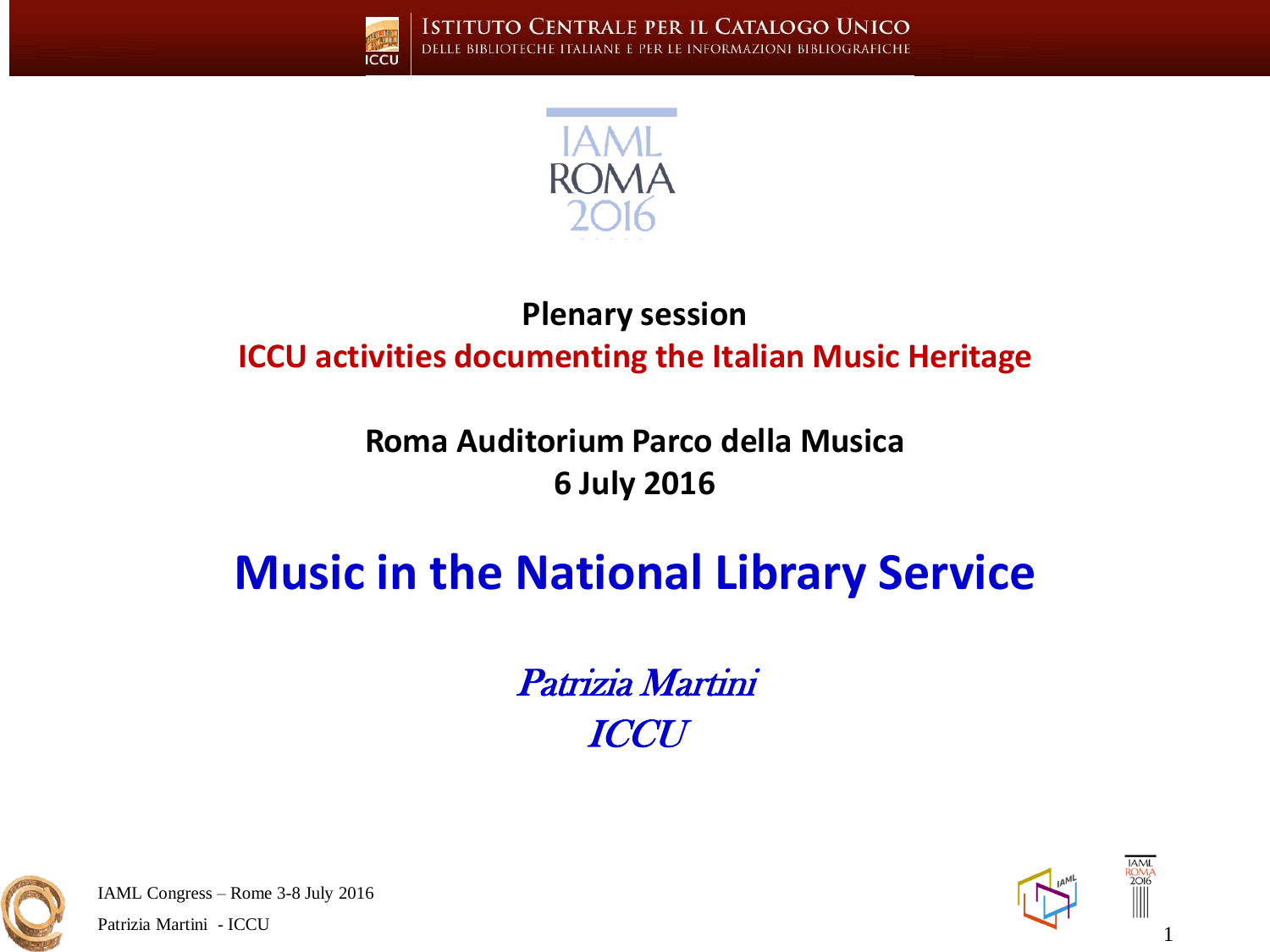#### $n<sup>1</sup>$ **The National Library Service (SBN) nodes distribution and architecture**





**Participation 5.923 libraries connected to the Central Index through 98 local nodes**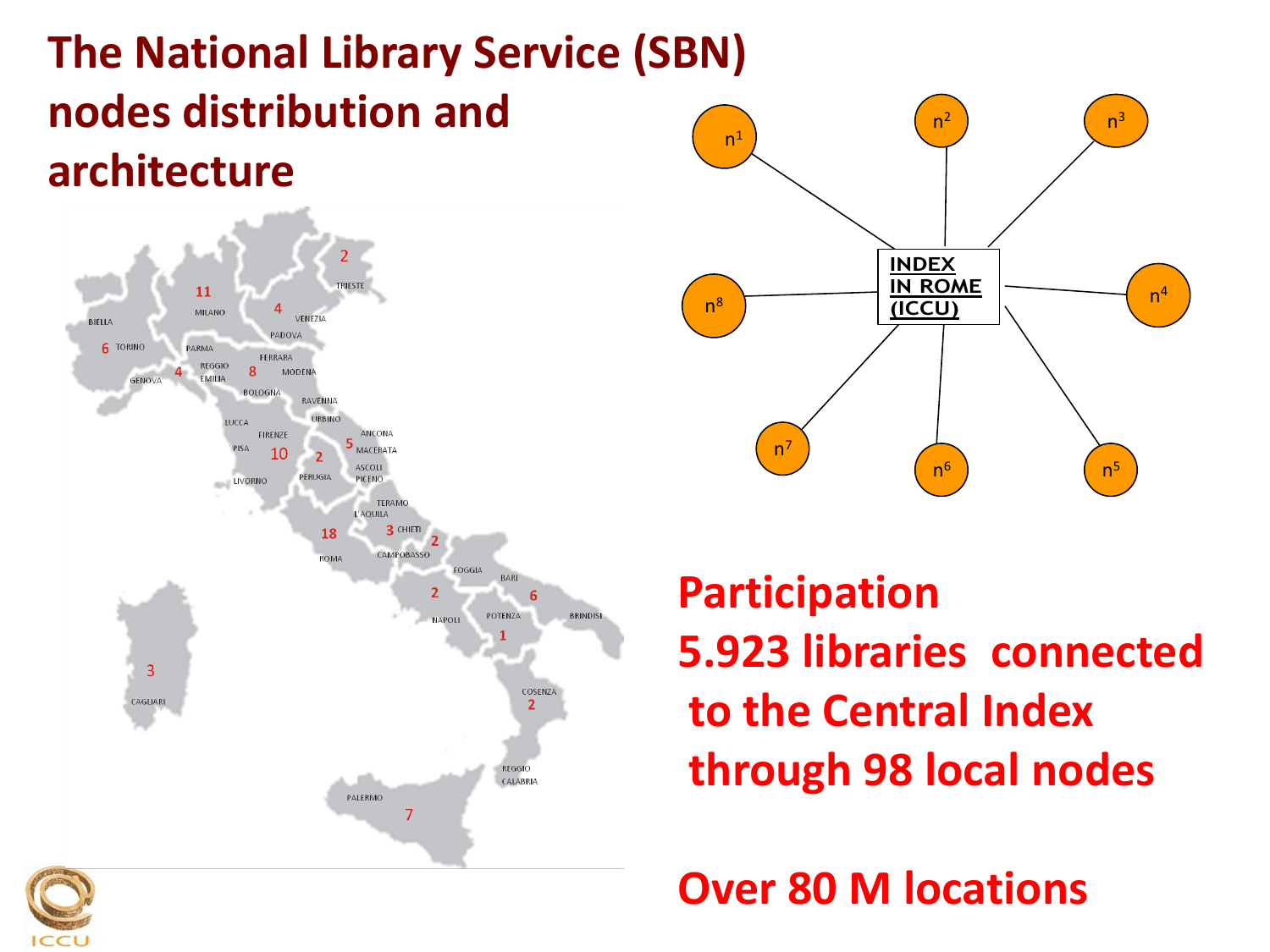

**ISTITUTO CENTRALE PER IL CATALOGO UNICO** DELLE BIBLIOTECHE ITALIANE E PER LE INFORMAZIONI BIBLIOGRAFICHE

#### **SBN: the National Union Catalogue**

- **Modern:** 15 M
- **Antiquarian:** 912.000
- **Music: over 2 M**
	- **manuscripts:** 211.000
	- **printed music:** 504.000
	- **librettos:** 53.000
	- **sound recordings:** 400.000
	- **music tracks (analytic records)** 1.302.000
- **Video:** 223.000
- **Cartographic:** 24.000
- **Graphic:** 79.000
- **Authors: over 4 M**
- **700.000 URI of digitizations**
- **[Example 1,](http://www.sbn.it/opacsbn/opaclib?db=solr_iccu&resultForward=opac/iccu/full.jsp&from=1&nentries=10&searchForm=opac/iccu/error.jsp&do_cmd=search_show_cmd&fname=none&item:1032:BID=IT/ICCU/MSM/0155996) [Example 2](http://www.sbn.it/opacsbn/opaclib?select_db=solr_iccu&searchForm=opac/iccu/avanzata.jsp&do_cmd=search_show_cmd&db=solr_iccu&Invia=Avvia+la+ricerca&saveparams=false&resultForward=opac/iccu/full.jsp&nentries=1&rpnlabel=+Autore+=+Alessandro+Scarlatti+(parole+in+AND)++AND+Disponibilita)**



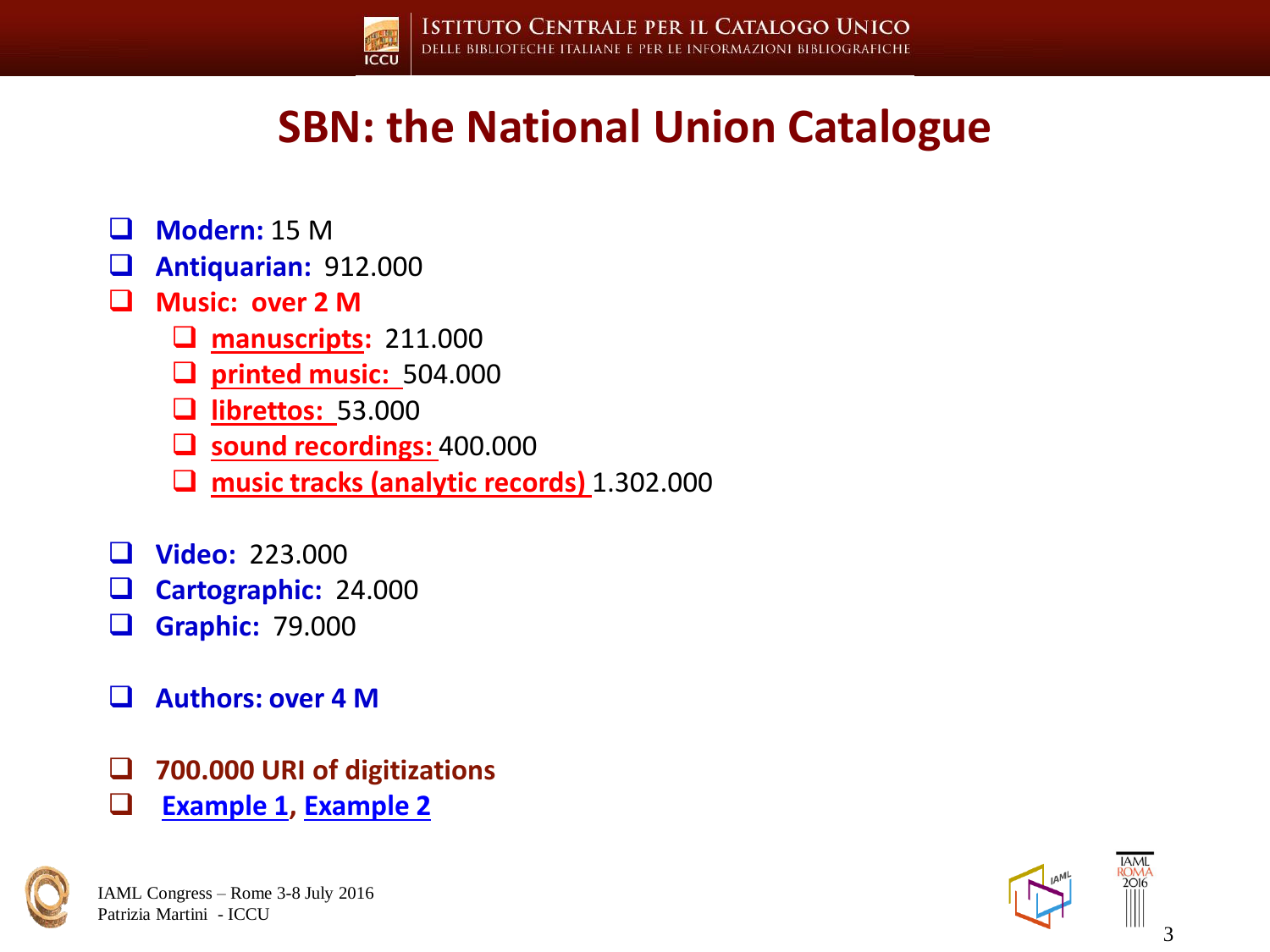

### **SBN: cooperation and shared cataloguing**

- $\triangleright$  Institutional decentralization and cooperative model (State, Regional Goverments, Universities)
- $\triangleright$  Shared cataloguing in the context of different expertise and cooperation model
	- different levels of cooperation
	- different cataloguing profile
	- different authority levels
	- common standards and cataloguing rules



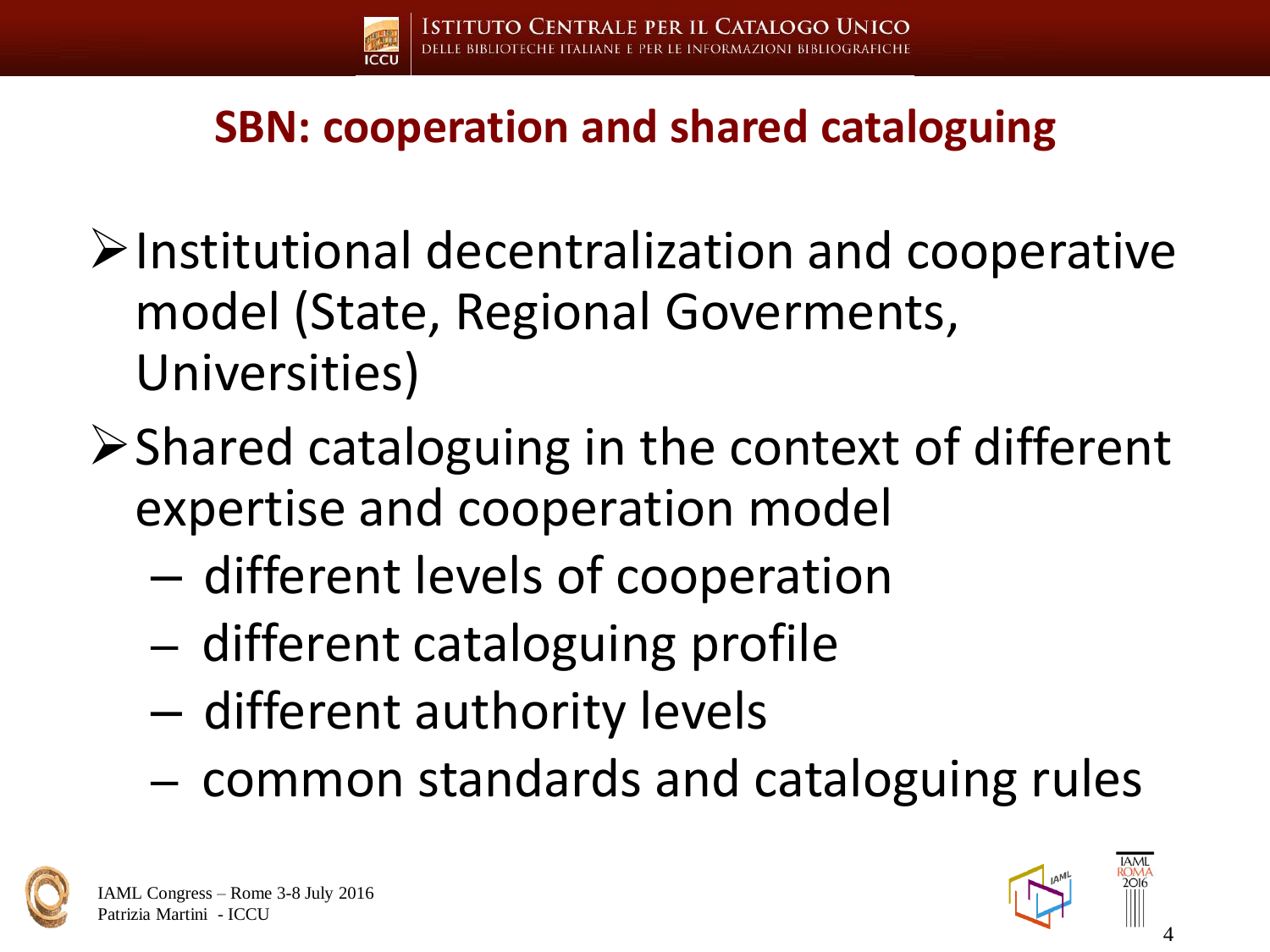

### **SBN: flexibility in shared cataloguing**

**Shared cataloguing based on:**

**«Core» of common data**

- Modern (from 1831)
- Antiquarian (from 1501 to 1830)

**Specific data for different types of resources**

- Music (antiquarian and modern)
- Cartographic (antiquarian and modern)
- Graphic (antiquarian and modern)
- **Audiovisual**



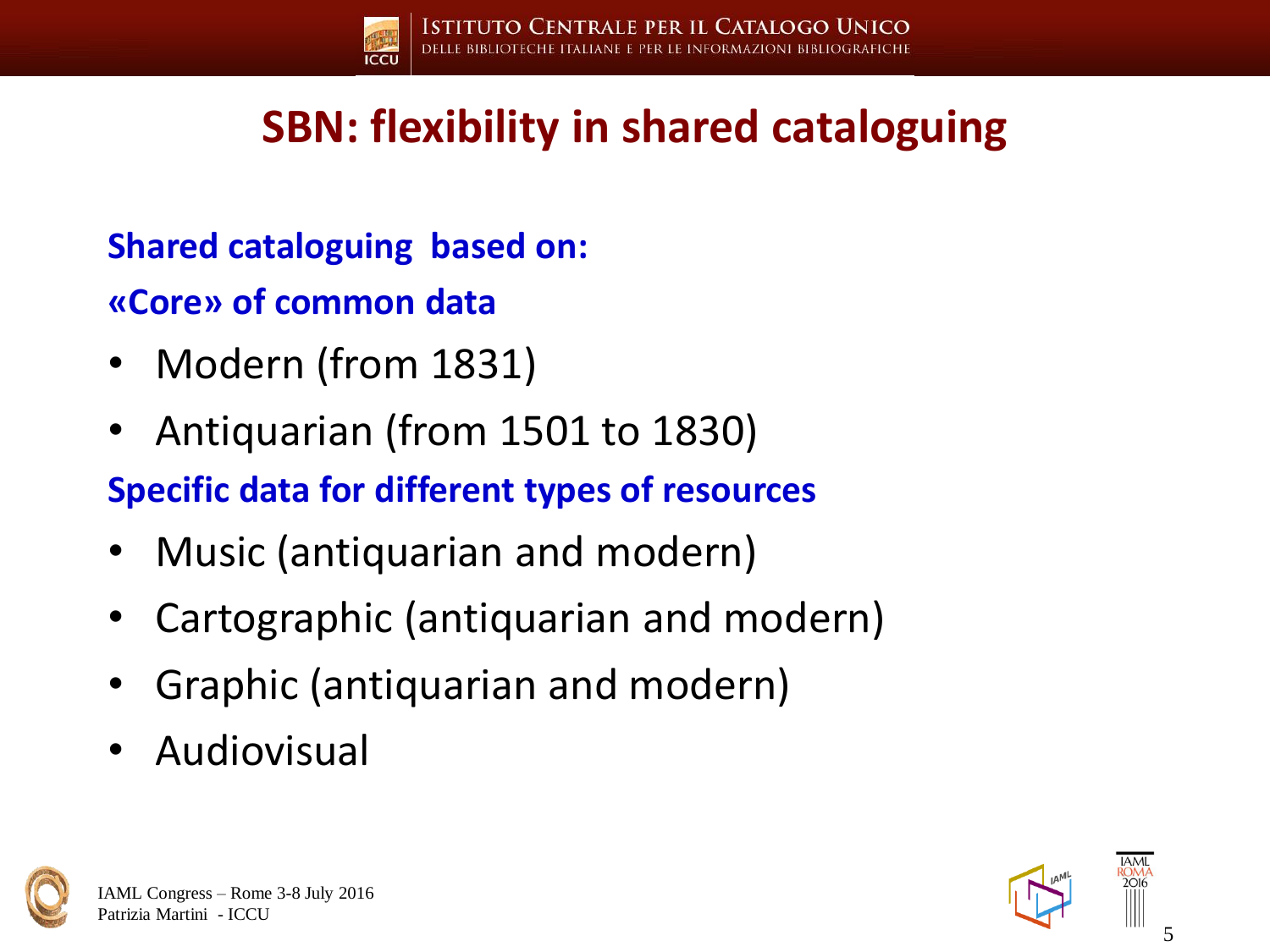

### **SBN: benefits**

- $\triangleright$  Libraries download bibliographic records for an average of over 90% of documents
- $\triangleright$  interoperability with commercial library management systems
- $\triangleright$  Shared cataloguing as a best practice: libraries can deploy more resources in services for users
- $\triangleright$  Bibliographic Control on bibliographic and authority records produces a significant professional growth of Italian librarians



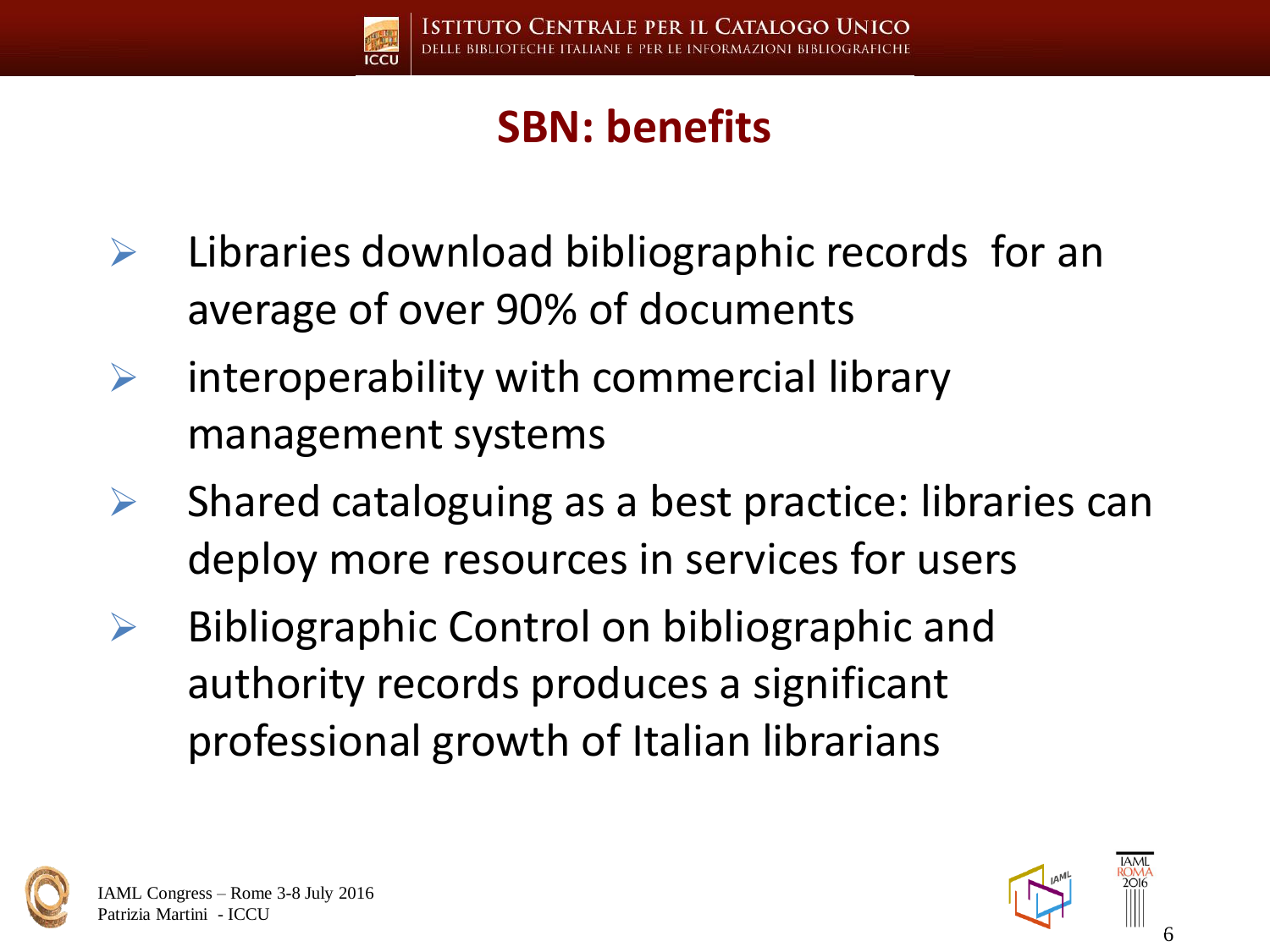

### **Governance policies**

- Quality of data:
	- monitoring instruments
	- profiling libraries differently, according to the actual contribute they can provide to the union catalogue

BUT

the whole organization of the network is based on principles of decentralization



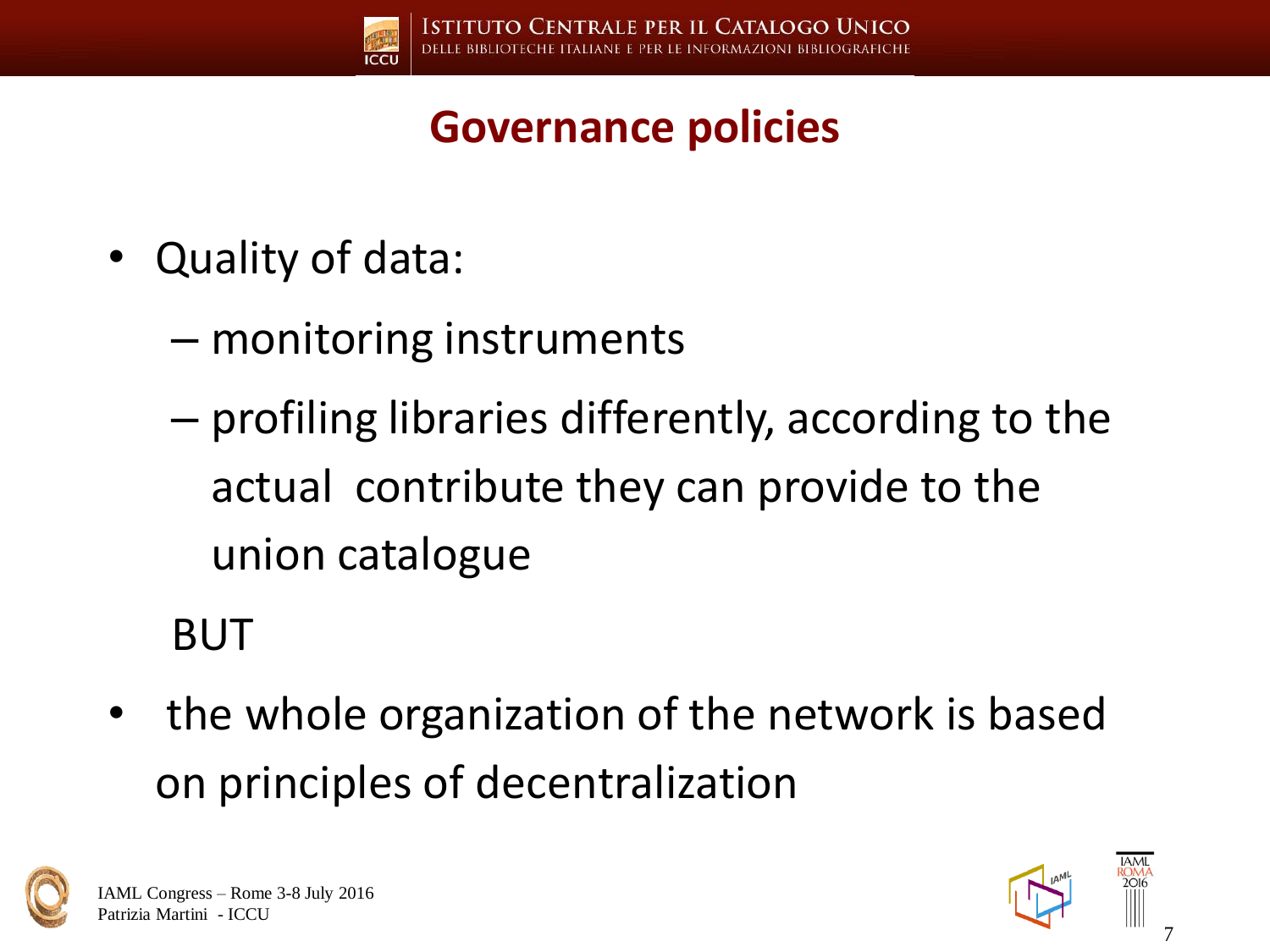